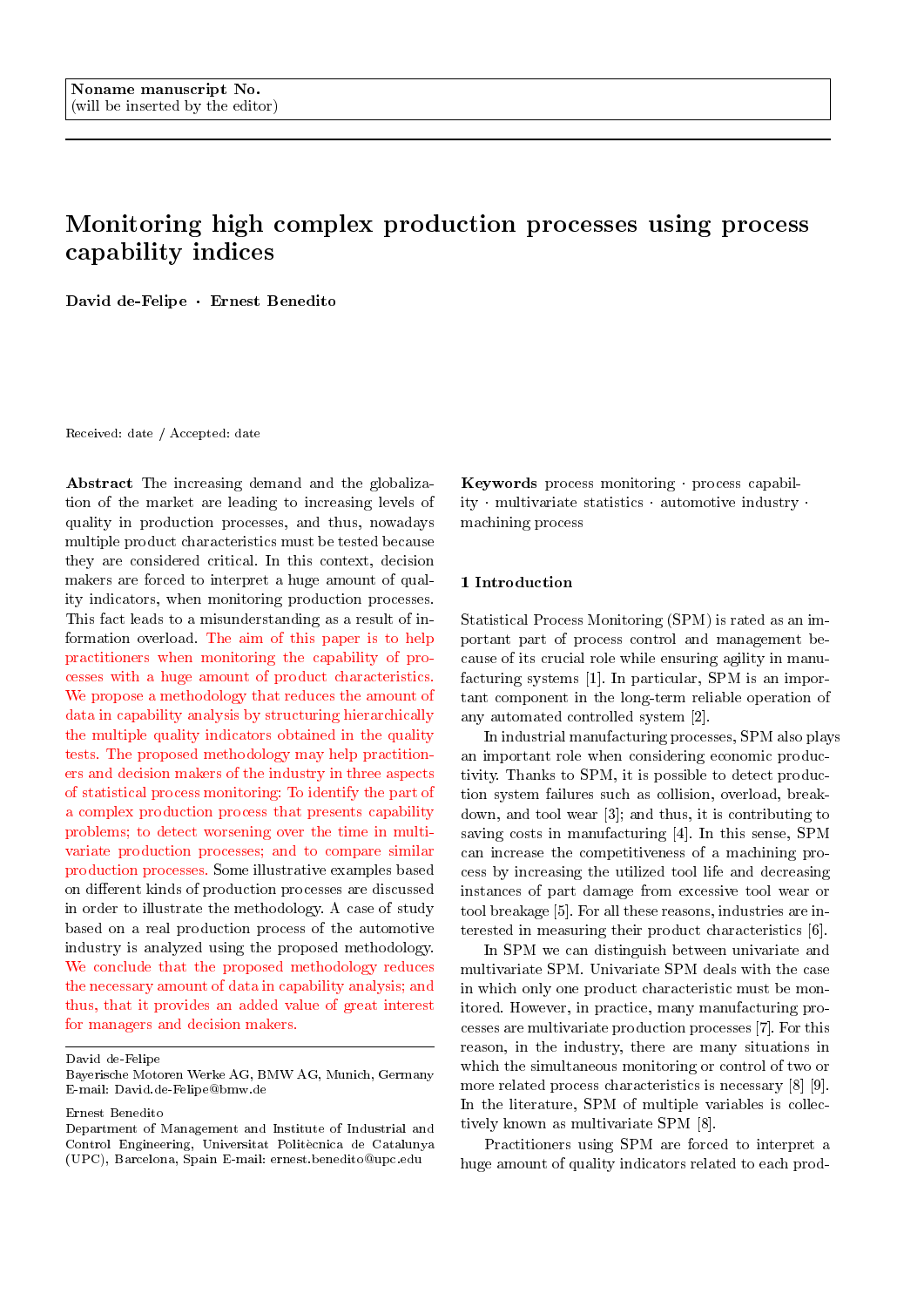uct characteristic and thus, they encounter difficulties when monitoring multivariate production processes because monitoring all quality characteristics independently can be very misleading [8].

Process capability indices (PCIs) are one of the monitoring tools widely accepted in the industry [10] to describe and to evaluate the capability of production processes. PCIs describe the ability of a process to produce outputs within a lower (LSL) and an upper (USL) specification limit. This ability is named capability of a process. Originally, univariate PCIs were useful to describe the capability of processes because only one product characteristic was checked in the quality tests. The need to deal with the multivariate case has led to the introduction of multivariate PCIs in the literature. Thanks to multivariate PCIs, the capability of multivariate processes can be described in a global way. However, most of the multivariate PCIs introduced in the literature have not been extensively adopted by the industry.

Sullivan [11] introduces in the literature the univariate PCIs  $C_p$ , CPU, CPL, k and  $C_{pk}$ . Further on, Kane [12] introduces some applications of these indices and discusses how to evaluate univariate production processes using these indicators. Other univariate PCIs were also introduced in the literature [13] [14] [15] [16] [17] [18] [19] [20] but only the  $C_p$  and the  $C_{pk}$  indices are widely adopted by the industry. Several multivariate PCIs have been recently introduced in the literature to describe the capability of multivariate production processes in a global way [21] [22] [23] [24] [25] [26] [27]  $[28]$   $[29]$   $[10]$   $[30]$   $[31]$  but have not been already widely adopted by the industry.

Taking a look at the existing literature in the field of process capability analysis we can see that many authors are introducing new multivariate PCIs in the literature [33], but there is a lack of research on the benefits of using multivariate PCIs in the industry. In this article we introduce arguments to extend the usage of multivariate PCIs in capability analysis in the industry.

The purpose of this paper is to help practitioners in SPM of processes with a huge amount of product characteristics. We propose a methodology that reduces the amount of data in capability analysis by structuring hierarchically the multiple quality indicators obtained in the quality tests. We present three application cases in which the proposed methodology may help practitioners and decision makers of the industry to identify the part of a complex production process that presents capability problems; to anticipate the loss of capability of production processes by identifying worsening of the process; and to compare similar production processes. In all application cases we apply a methodology

based on multivariate PCIs. As a consequence, this article gives arguments in favor of the usage of multivariate PCIs to monitor high complex production processes.

This contribution has the following structure. In section 2, we introduce a methodology based on multivariate PCIs. In section 3 we discuss the methodology with three application cases. A case of study based on a real multivariate production process of the automotive industry is presented in section 4 in order to discuss the methodology introduced in section 2. This article concludes in section 5.

# 2 Methodology to reduce the amount of data in capability analysis.

In this section we propose a methodology based on PCIs that reduces the amount of data in capability analysis by structuring the multiple quality indicators obtained in the quality tests.

The key point of the methodology is to select the appropriate univariate and multivariate PCIs to carry out the SPM analysis. As we will point out later, it is not necessary to distinguish whether the PCIs used in the SPM analysis are univariate or multivariate. What is necessary to know is the dimension of the PCIs; or in other words, the number of product characteristics used to calculate the PCI. For this reason we refer to the univariate and multivariate PCIs used in SPM analysis as  $PCI<sup>(n)</sup>$ , where *n* is the dimension of the PCI.  $PCI<sup>(1)</sup>$ (PCIs of dimension one) are univariate PCIs.  $PCI^{(n)}$ (PCIs of dimension *n*) are multivariate PCIs.  $PCI^{(1)}$ are calculated from the measures of one product characteristic, since they are functions of the mean value  $(\mu)$ and the variance  $(\sigma)$  of the sample of each product characteristic; i.e.,  $PCI^{(1)} = f(\mu; \sigma; LSL; USL)$ .  $PCI^{(n)}$ are calculated from the measures of n product characteristics, since they are functions of  $\mu$  and  $\sigma$ , respectively the mean vector of dimension  $n$  and the variancecovariance matrix of dimension  $n \times n$  of the multivariate sample; i.e.,  $PCI^{(n)} = f(\mu; \sigma; LSL; USL)$  where  $LSL$  and  $USL$  are vectors of dimension n that include all LSLs and USLs, respectively.

In figure 1 we illustrate this fact for the case with two product characteristics. In figure 1 we can see the measures of two product characteristics for k products of a given process. Using univariate PCIs it is possible to obtain a capability indicator for each product characteristic individually. If the measures of both product characteristics are used together, a multivariate PCI can be obtained without calculating the univariate PCIs of each product characteristic. In the case of figure 1 we are using a multivariate PCI with  $n = 2$   $(PCI<sup>(2)</sup>)$ .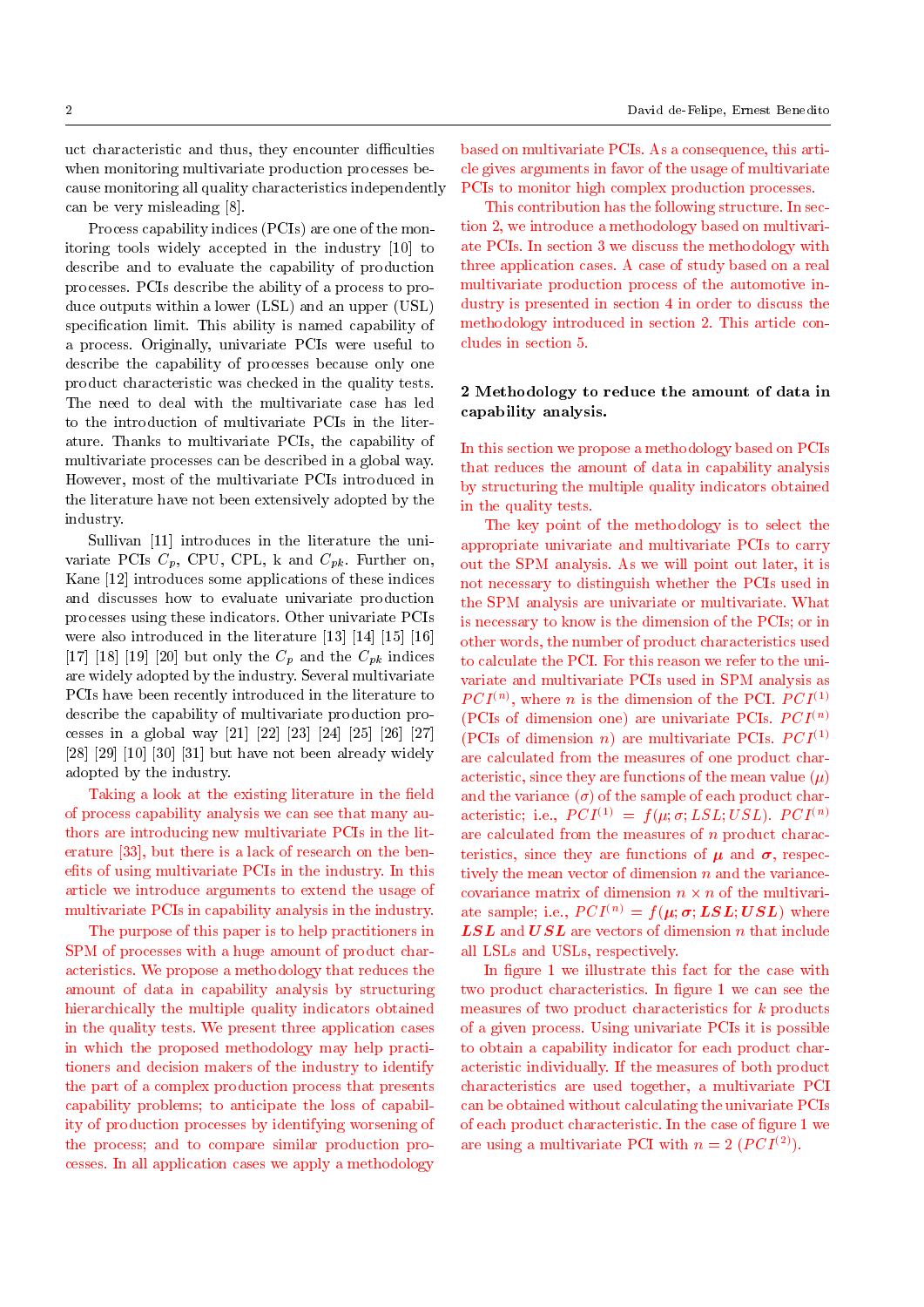

Fig. 1 Measures of two product characteristics of a sample of k products. From the measures of this sample, univariate and multivariate PCIs can be calculated.

The proposed methodology consists of four steps:

 $-$  Step 1: Identify the properties that the family of PCIs must satisfy in order to realize the monitoring analysis. Not all PCIs from the literature will be valid to reduce the amount of data in capability analysis. Depending on the monitoring analysis, PCIs must satisfy different types of properties. For example, in the following section we present some cases in which the cascading and the detection of modifications properties must be satisfied by the PCIs. Both properties will be defined and explained as far as needed.

- $=$  Step 2: Select the appropriate family of PCIs complying with the properties identied in the previous step.
- $-$  Step 3: Group product characteristics in different sets of product characteristics and in different levels generating a hierarchical structure.
- $-$  Step 4: Ongoing analysis.

In the following section we apply the proposed methodology in three application cases in which we want to reduce the amount of data.

#### 3 Application cases of the methodology

Hereafter we apply the proposed methodology in three application cases in which we want to reduce the amount of data: First, identifying capability problems; second, anticipating capability problems; third, comparing similar production processes.

Before introducing the three application cases, it is necessary to define the capability criteria that are going to be used hereafter. If the  $PCI^{(n)}$  index is bigger than 1, the process is defined as capable. However, many companies are specifying PCI goals of 1.33 [34]. Thus, the following criteria are used in this article:  $PCI^{(n)}$  values lower than 1.00 are represented in red;  $PCI^{(n)}$  between 1.00 and 1.33 are represented in yellow; and  $PCI^{(n)}$  values higher than 1.33 are represented in green.

#### 3.1 Identifying capability problems

The increasing number of product characteristics that are monitored in the quality tests in multivariate production processes requires developing control panels that provide a huge amount of information for capability analysis. This fact can lead to information overload when identifying which part of the process presents capability problems. Taking it into account, in this section we suggest using the proposed methodology to reduce the amount of data in capability analysis as follows.

 $-$  Step 1: We identify that the family of PCIs must satisfy the cascading property defined as follow:

The cascading property: Let  $S_1$  be a set of m product characteristics of a given production process and let  $M_1$  be the value of the  $m$  dimensional PCI  $(PCI^{(m)})$ of the characteristics of  $S_1$ . Let  $S_2$  be a set of n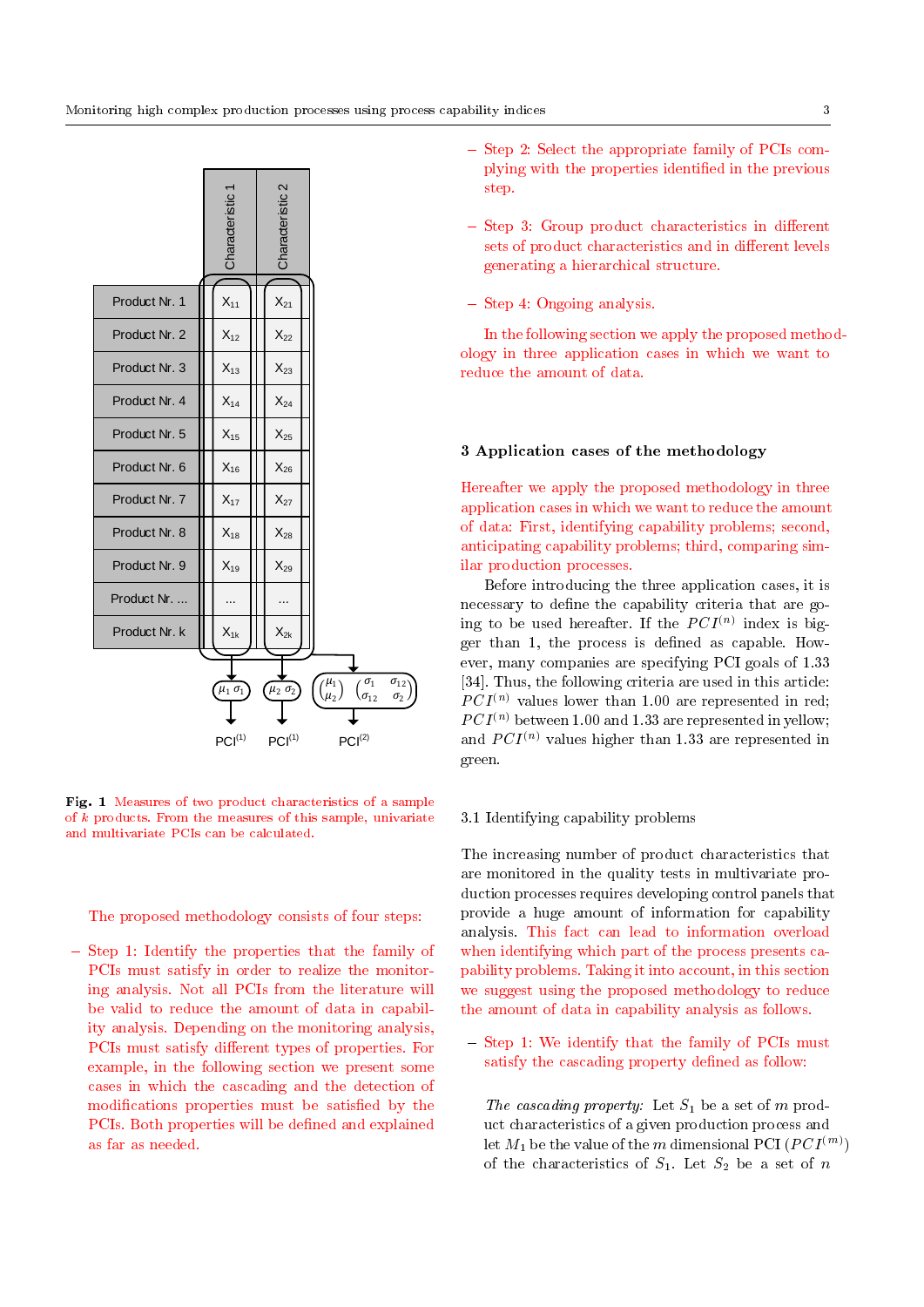product characteristics of the same production process and let  $M_2$  be the value of the *n* dimensional PCI  $(PCI^{(n)})$  of the characteristics of  $S_2$ . We say that  $PCI^{(m)}$  and  $PCI^{(n)}$  comply with the cascading property if and only if  $S_2 \subseteq S_1 \Rightarrow M_1 \leq M_2$ .

- $=$  Step 2: We select a family of PCIs that satisfy the cascading property. It must be worth noting that some PCIs found in the literature such as [31] comply with the cascading property. In Appendix A the reader can find the proof that the PCI in  $[31]$ complies with the cascading property. Similarly, a  $PCI^{(n)}$  defined as the minimal  $PCI^{(1)}$  of the set of n product characteristics also complies with the cascading property. However, many PCIs from the literature do not comply with this property; e.g., [23] and [26].
- $-$  Step 3: We group the product characteristics of the process. We suggest defining the upper level of the hierarchical structure as a set that includes all product characteristics. The following levels include a number of subsets of the immediate upper level.
- ${\rm -}$  Step 4 will be applied depending on each particular case.

Hereafter we explain with a fictitious example how to use the proposed methodology to identify capability problems.

Example 1: A machining plant for two engine components.

We can take as an example a machining plant in which two engine components are machined (e.g. the crankcases and the cylinder heads). Once the machining processes have been finished, the quality of the outputs is checked in the quality tests in order to ensure that the critical product characteristics are within the specification limits. In this machining plant 100 product characteristics are checked for the crankcases and 150 for the cylinder heads. The capability evaluation of both processes may need 250 indicators in a control panel in which PCIs of dimension one  $(PCI^{(1)})$  are monitored for each product characteristic. This huge amount of information may make it difficult to identify the part of the process with capability problems and can lead to problems in decision making.

Applying the proposed methodology, in step 1 we identify the cascading property. In step 2 we select a PCI that satisfies the cascading property, namely  $PCI^{(n)}$ . As it can be seen in figure 2, in step 3 we define four hierarchical levels. In the first level  $(Plant)$ 

we find a set that includes 250 product characteristics. In the second level, we find two sets of product characteristics: one set with 150 product characteristics (Machining Cylinder head), and the other set with 100 product characteristics (Machining Crankcase). In the third level, Machining Cylinder head has several sons  $(Hole<sub>A</sub>, Hole<sub>B</sub>, etc.).$  Finally, the fourth level includes 250 sets of single product characteristics. In step 4 of the methodology, we suggest the following procedure: First, the decision maker has to look at the PCI of the upper level of the hierarchical structure (left hand of figure 2). If this index suggests that the whole plant is capable, he or she does not need to continue with the analysis because the values of the PCIs of the subordinated sub-processes, features and product characteristics will be always higher (or equal) than the PCI of the plant (see cascading property). If the index suggests that the plant is not capable (which is the case of figure 2), he or she needs to go one level deeper and analyze the capability of both sub-processes. In one respect, since the machining of cylinder heads is described as capable, he or she can stop the capability analysis of this sub-process in this level. On the other hand, since the machining of the crankcases is not capable, he or she has to continue with the capability analysis and go one level deeper (feature). The third level (feature) suggests that the machining process is not capable for Hole<sub>A</sub> and that the process is critical ( $PCI<sup>(4)</sup>$  between 1 and 1.33) for  $Hole<sub>C</sub>$ . Now, the decision maker has to go one level deeper for both sets of product characteristics in order to find the origin of the capability problems. For  $Hole<sub>A</sub>$  he or she can see that the origin of the capability problems is the feature Depth; and thus, he or she has to re-calibrate the machine responsible for this product characteristic in order to solve this capability problem. For  $Hole<sub>C</sub>$ , he or she finds an example of the case in which all single product characteristics have  $PCI^{(1)}$  values higher than 1.33, although the value of the PCI of the set is between 1 and 1.33. Thus, he or she has to re-calibrate the machine responsible for this set of product characteristics in order to solve this capability problem.

Using this structured analysis to describe the capability of the plant, decision makers do not need to analyze 250 indicators but only 16 (marked with an asterisk in figure 2) in order to identify which part of the process needs to be rearranged in order to make the plant capable. With this structured analysis the origin of the capability problems can be identied easily.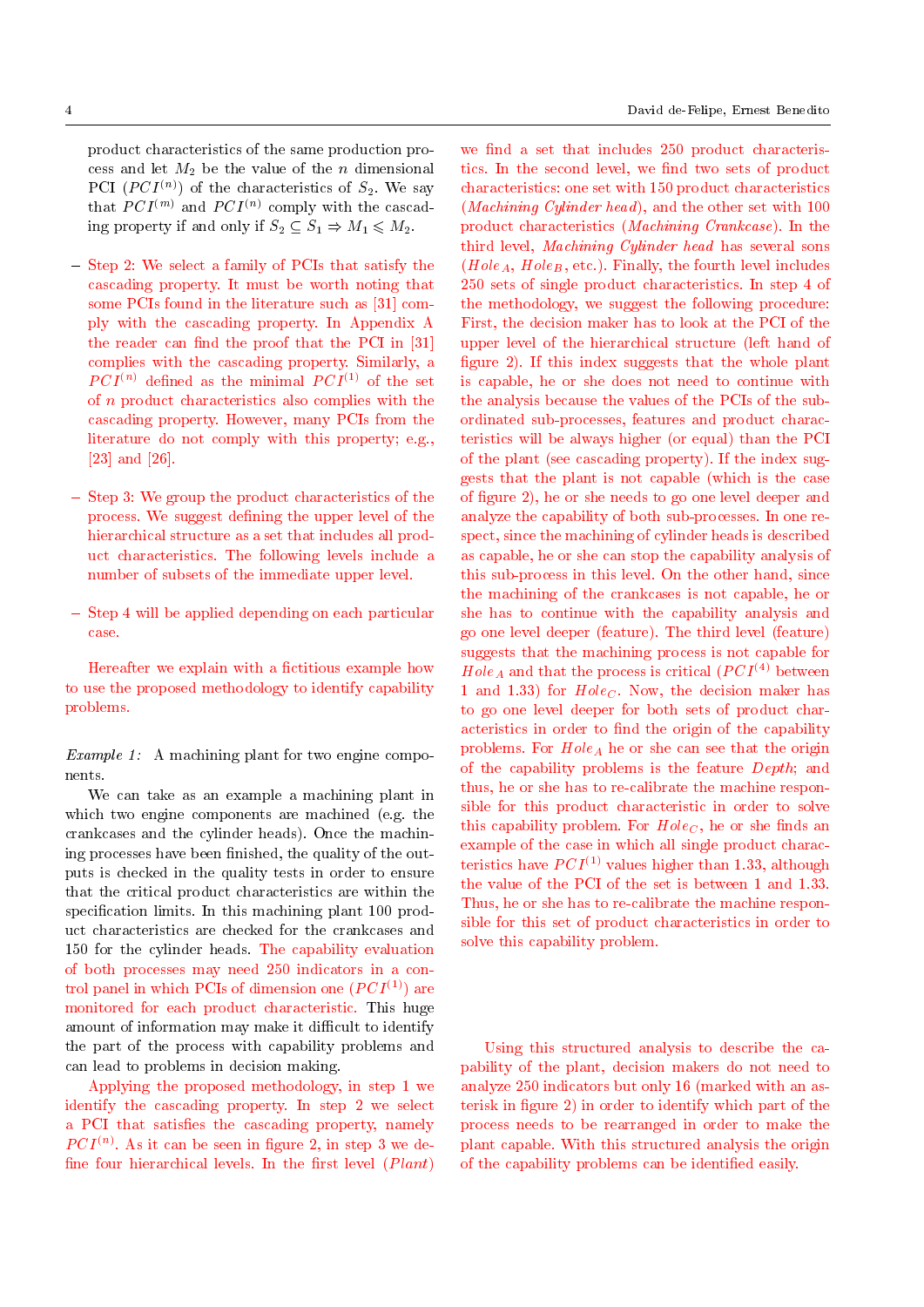

Fig. 2 Hierarchical structure of product characteristic in a control panel. The capability regarding each single product characteristic is described by a generic univariate PCI  $(PCI^{(1)})$ . The capability of each set of product characteristics is described with a generic multivariate PCI for different sets of n product characteristics  $(PCI^{(n)})$  that complies with the cascading property.

## 3.2 Anticipating capability problems

One important aspect in process management is the ability of taking preventive decisions to anticipate upcoming events. In this sense, we explain hereafter how to use the proposed methodology based on PCIs to reduce the amount of data in capability analysis to detect process worsening. The main goal is to be able to detect if the process is stable or is suffering worsening over time. Taking it into account, in this section we suggest using the methodology to reduce the amount of data in capability analysis as follows.

- Step 1: We identify that the family of PCIs must satisfy the detection of modifications property defined as follow:

The detection of modifications property: Given a multivariate production process, whose product characteristics are continuously measured along the time and follow a probability distribution that evolves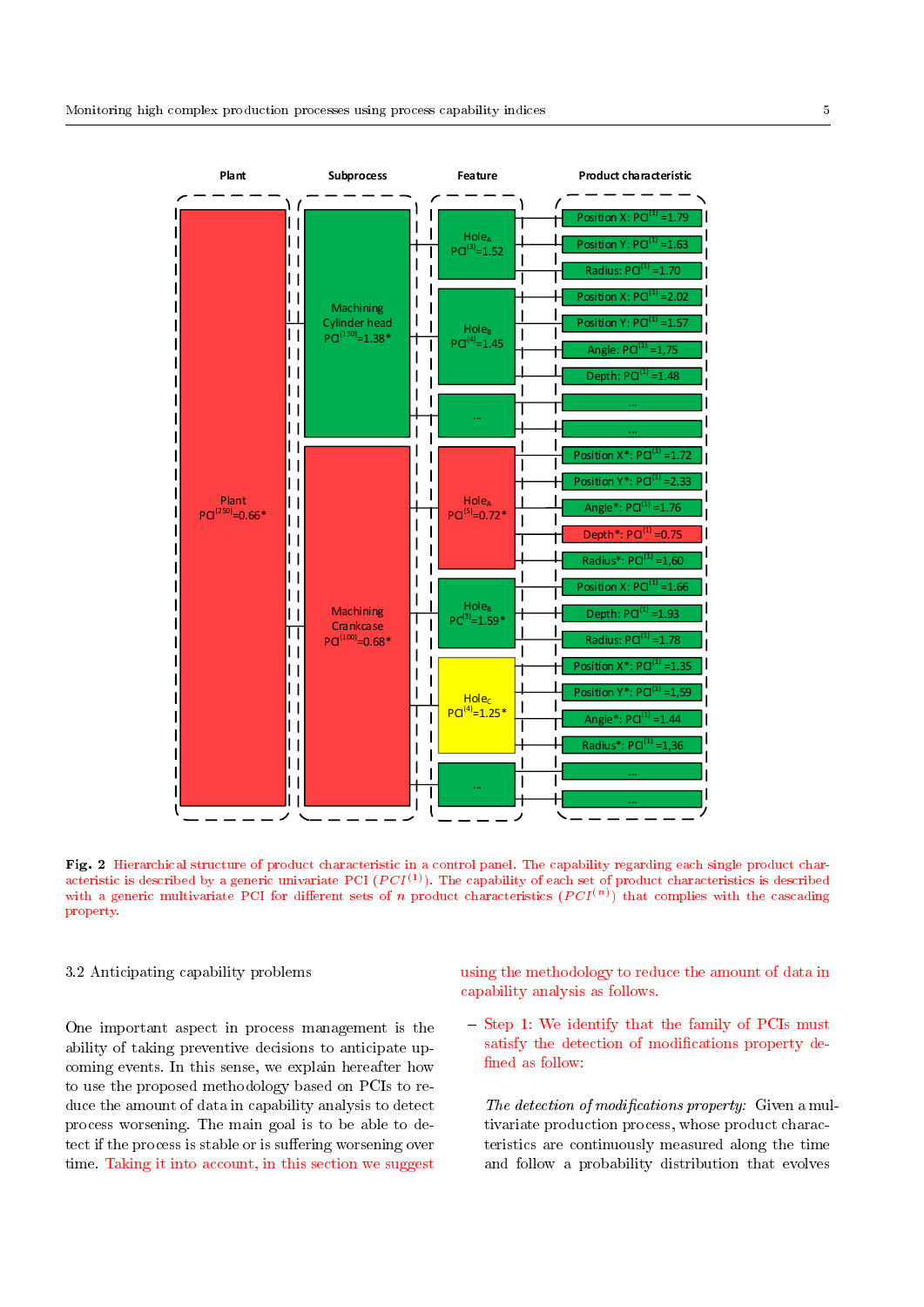over the time, we say that a multivariate PCI detects modications of the production process if the value of the multivariate PCI varies when the probability distribution changes.

It must be pointed out that depending on the monitoring case, it can be interesting to structure the data hierarchically. In these cases, it should be also necessary to satisfy the cascading property.

- { Step 2: We select a family of PCIs that satisfy the detection of modications property. It must be worth noting that some PCIs found in the literature such us [31] comply with the detection of modications property. In Appendix A the reader can find the proof that [31] complies with the detection of modications property. However, many PCIs from the literature do not comply with this property; e.g., [28], [25] and [26]. As it has been stated, if needed, the family of PCIs must also satisfy the cascading property.
- $=$  Step 3: If we need to structure the information hierarchically, we can proceed as in subsection 3.1.
- $=$  Step 4 will be applied depending on each particular case.

Hereafter, we explain with two fictitious examples how to use the proposed methodology to detect process worsening. First (example 2) we discuss the case of univariate processes; and second (example 3) we extend the explanation to the multivariate case. In the first example, we illustrate how to anticipate capability problems using PCIs but not how to reduce the amount of data in capability analysis. This will be shown in the second example.

Example 2: Monitoring a production process with one product characteristic.

In this example we monitor the behavior of a production process with one product characteristic; i.e., a univariate production process. We start (first calendar week) with a really good initial state in which all the outputs are within the specification region (SR) and the process is centered within the SR. Given the fact that the measures of the product characteristic of the outputs follow a normal distribution, it is possible to calculate univariate PCIs  $(PCI^{(1)})$ . If we take a look to figure 3, we can see that in the second week all the outputs are still within the SR. However, the process is not centered on the middle of the SR now and thus, it is worse than during the first week. In the third calendar week, the process continues to worsen and the measures



Fig. 3 Representation of the worsening in the univariate production processes of example 2.

of the product characteristic are displaced almost to the USL. However, all of them are still within the SR. The bad tendency of the process follows and in the fourth calendar week there are some outputs outside the SR.

Applying the methodology proposed to detect as soon as possible that the process is worsening, in step 1 we identify the detection of modications property. In step 2 we select one family of PCIs that complies with the detection of modifications property. In step 3 we do not need to make sets of product characteristics because the process of this example is univariate. Thus, we have only one level in the hierarchical structure. In step 4 we proceed as follows: It is really easy to point out that the person in charge of the production process may realize that the process is getting worse if he or she monitors PCIs that comply with the detection of modi fications property. The decision maker does not have to wait until calendar week number four (moment in which the process is generating outputs outside the specifications), but he or she can identify in advance the bad tendency of the process and thus, he or she can try to solve the problem (e.g. by recalibrating the production machines) before having nonconforming parts. Thanks to PCIs, decisions can be made in advance, which means that errors and defects can be predicted and additional production costs can be avoided.

Hereafter, we want to go a step further and try to apply the same logic in multivariate production processes where we need to reduce the amount of data by using the following example.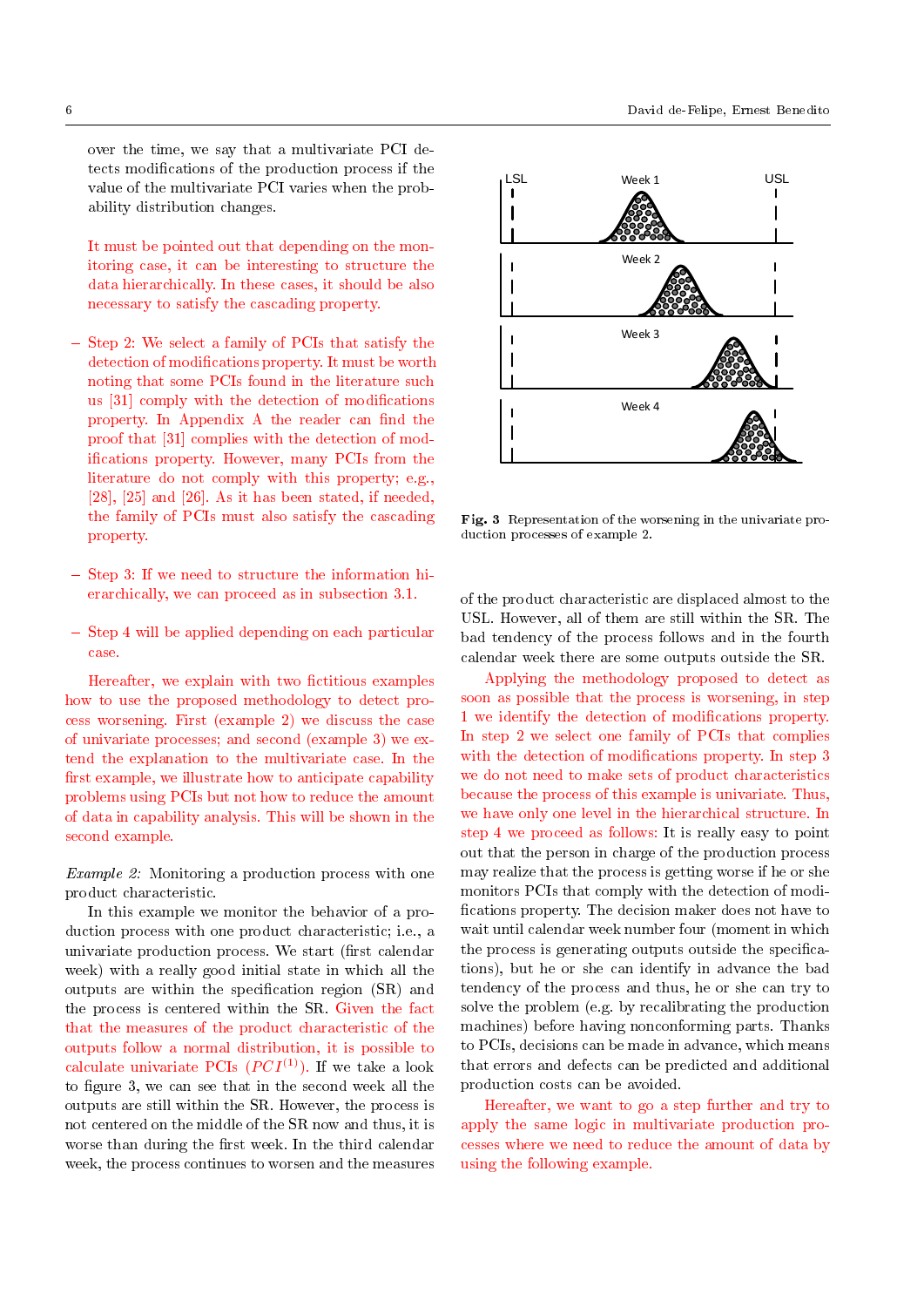Example 3: Monitoring the evolution of a multivariate production process.

In this example we monitor the capability of a production process with six product characteristics (see figure 4).

Applying the proposed methodology, in step 1 we identify the detection of modications property as well as the cascading property. In step 2 we select one family of PCIs that complies with both properties. In step 3 we have two hierarchical levels: The upper level includes a set with all six product characteristics. The lower level includes six sets of single product characteristics. In step 4, we proceed as follows: Looking at the evolution of the PCI of the upper level  $(PCI^{(6)})$ is enough to detect that the capability of the process is worsening from week to week (i.e., week 2 is worse than week 1, week 3 is worse than week 2). Thus, we suggest monitoring the PCI of the upper level of the hierarchical structure. Only when a detailed capability analysis is required (for example when the decision maker realizes that the process is worsening, and wants to identify the origin of the worsening), he or she may decide to go one step forward and to analyze the second level of the hierarchical structure. As it can be seen in figure 4, the evolution over the time of the analyzed process can be easily identied if the PCI of the upper level of the hierarchical structure is monitored. If decision makers monitor only PCIs of dimension one, he or she may have problems to describe the evolution of the process over the time. Imagine the case with hundreds or thousands of relevant product characteristics. The capability analysis would be really misleading.

With this example we have illustrated that using the proposed methodology based on PCIs that comply with both cascading and detection of modications properties helps the person in charge of the plant to detect modifications of the production process over the time. Thus, multivariate PCIs must be key indicators when monitoring multivariate production processes in the industry.

#### 3.3 Comparing similar production processes

Managers and decision makers in production plants are regularly forced to take decisions about issues such as identifying production standards, selecting suppliers or planning the opening of new plants. In this sense, they are forced to use and to interpret the available information in order to compare different plants or processes. The problem arises when the decision maker has too much available data of the plants that he or she needs to compare. One way to tackle the problem is reducing the amount of data by using the proposed methodology.



Fig. 4 Identification of the bad tendency of the multivariate production processes in example 3. The capability regarding each single product characteristic is described by a generic univariate PCI  $(PCI^{(1)})$ . The capability of the set of six product characteristics is described with a generic multivariate PCI for sets of six product characteristics  $(PCI^{(6)})$  that complies with both the cascading and the detection of modi fications properties.

- $-$  Step 1: We identify that the family of PCIs must satisfy the cascading property.
- $=$  Step 2: We select a family of PCIs that complies with the cascading property.
- Step 3: We suggest proceeding as in subsection 3.1.
- $-$  Step 4 will be applied depending on each particular case.

Hereafter, we suggest using the proposed methodology in this paper for this application case with a new example.

## Example 4: Comparing three assembly plants.

We can take as an example an automotive company that has three production plants for the assembly of its cars. In each plant six product characteristics are de fined as critical and must be checked in the quality tests at the end of the lines before the cars are delivered to the final consumers. Due to the increasing demand of the market, the company wants to open a new production plant based on one of the already existing ones. For this reason, managers would like to have an overview of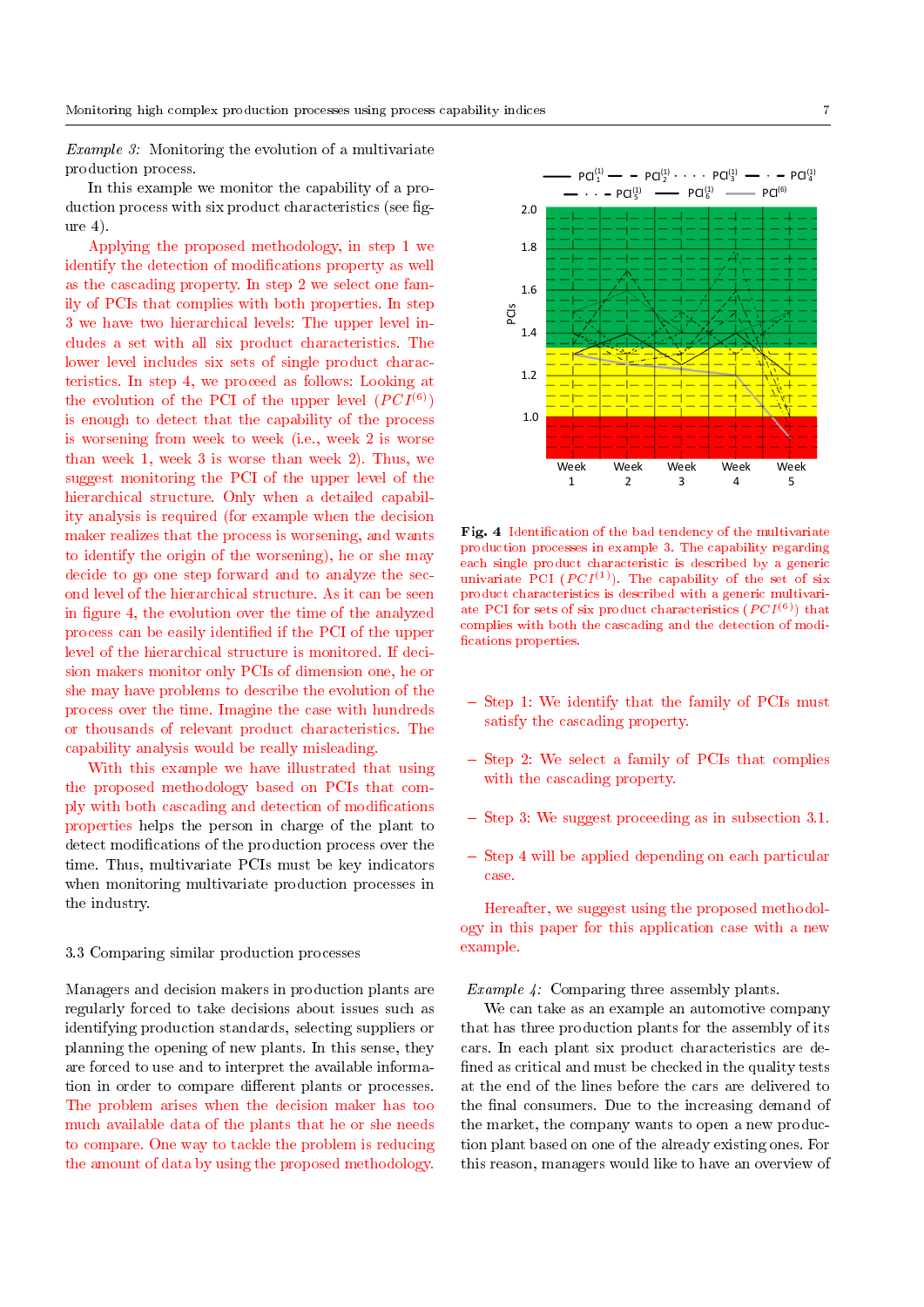the performance of the actual plants in order to know which plant must be used as a reference. In this context, decision makers need a criterion to order the capability of the three existing plants from high to low.

In step 1 we identify the cascading property. In step 2 we select a family of PCIs that complies with the cascading property. In step 3 we suggest having a hierarchical structure with two levels. The upper level is a set including all product characteristics, and the lowest level includes six sets of single product characteristics as it can be seen in table 1. In step 4 we suggest proceeding as follows: The decision maker has to look at the value of the PCIs of the upper level of the hierarchical structure  $(PCI^{(6)})$  for the three plants. Doing this, he or she will find that plant A presents the better capability, followed by plants B and C. If he or she wants to go deeper into the topic, he or she can use the values of the PCIs in the lowest level of the hierarchical structure. In this way, decision makers can have an overview of the capability of the three plants and they only need to compare one PCI for each plant. This fact reduces the necessary amount of data in decision making.

Table 1 Capability analysis between plants of example 4. The capability regarding each single product characteristic is described by a generic univariate PCI  $(PCI^{(1)})$ . The capability of the set of six product characteristics is described with a generic multivariate PCI for sets of six product characteristics  $(PCI^{(6)})$  that complies the cascading property.

| PCI                               | Plant A | Plant B | Plant C |
|-----------------------------------|---------|---------|---------|
| $PCI_1^{(1)}$                     | 1.82    | 1.92    | 0.98    |
| $PCI_2^{(1)}$                     | 1.43    | 1.29    | 2.56    |
| $PCI_3^{(1)}$                     | 1.93    | 1.86    | 1.93    |
| $PCI_4^{(1)}$                     | 2.73    | 1.74    | 1.93    |
| $PCI_{5}^{(1)}$                   | 1.39    | 2.61    | 1.67    |
| $\frac{PCI_{6}^{(1)}}{PCI^{(6)}}$ | 1.88    | 1.19    | 1.88    |
|                                   | 1.38    | 1.12    | 0.97    |

# 4 Case of study

 $\overline{a}$ 

Once several application cases with fictitious examples have been introduced in section 3, a case of study based on a real multivariate production process of the automotive industry is presented. The BMW Group is recognized worldwide for being one of the top producers of petrol engines of the world. The assembly process of petrol engines at the BMW Group consists of several manual and automated processes of mechanical, hydraulic and electrical components that are highly in fluenced. In order to ensure the quality of the assembled

engines, a quality test is done at the end of the assembly line, in which eight critical product characteristics are analyzed. All engines described as nonconforming are reworked before they are delivered to the final consumers.

In this example we discuss the methodology based on PCIs from section 2. In step 1 we identify the cascading and the detection of modications properties. In step 2 we select the  $MC_{pk}$  index in [31]. In appendix A the proof that the  $MC_{pk}$  index in [31] complies with both properties can be found. By definition, the  $MC_{pk}$ index in [31] for the case with  $n = 1$  is equivalent as the  $C_{pk}$  index in [12]. Thus, for the present case of study we use the  $C_{pk}$  index in [12] as  $PCI^{(1)}$ . In step 3 we group the product characteristics and we generate a hierarchical structure with two levels. In the upper level we find a set of eight product characteristics. On the lower level we find eight sets of single product characteristics. We discuss step 4 using figure 5 and tables 2 and 3. To be more illustrative, in this example we are also monitoring the direct quote (DQ) of the process. The direct quote (DQ) represents the proportion of outputs described as conforming in the quality tests; or in other words, the proportion of outputs whose measures of each product characteristic are within the specification limits.

Table 2 shows the capability analysis obtained in the quality tests of the assembly lines of the engines in a plant named A. The measures of the product characteristics have been extracted from the database of the BMW Group regarding the activity of twelve months. The values of the  $C_{pk}$  in [12] and the  $MC_{pk}$  in [31] are tabulated in table 3 and describe the capability of the process for each month.

The capability indices from table 2 are monitored in figure 5. In this figure it is possible to see that looking at the temporary evolution of the  $MC_{pk}$  index, it is really easy to realize that the process had a bad tendency. As it can be seen looking at the evolution of the direct quote, a reduction in performance of the process was detected in November and the problem was already solved in December. If the decision maker had monitored the process using the  $MC_{pk}$  index, he or she could have detect the bad tendency before (maybe in September). Thanks to an early detection of the bad tendency of the process, the recalibration of the assembling stations could be carried out at the right moment: before the produced outputs are outside the specifications. This fact would reduce additional production costs such as rework costs and would guarantee the quality of the process.

Following with this example, the petrol engines are assembled in several plants and in different countries. Now, we want to compare the capability during the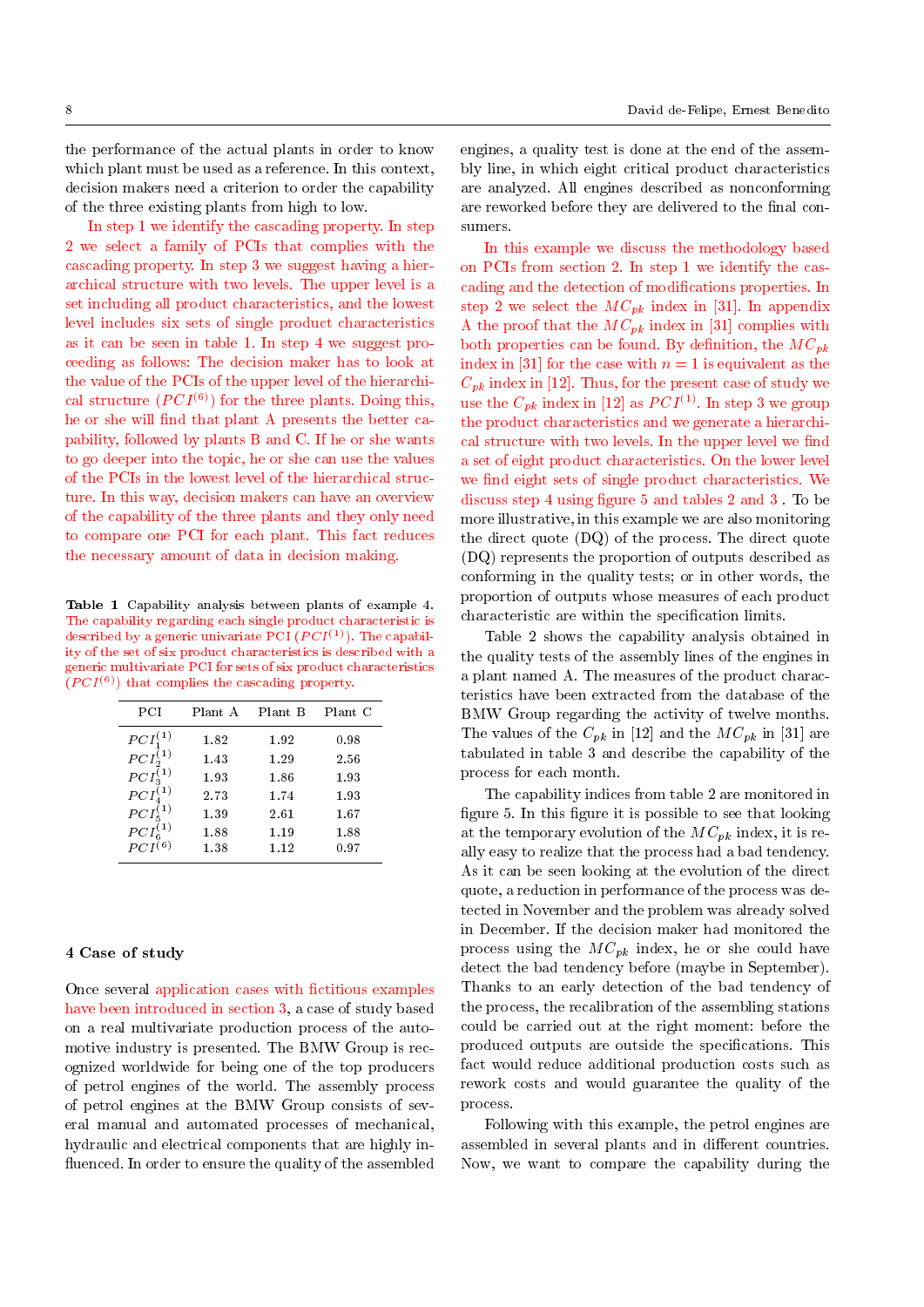**Table 2** Capability analysis in plant A. The capability regarding each single product characteritic is described by the  $C_{pk}$ index in [12]. The capability of the set of eight product characteristics is described with the  $MC_{pk}$  in [31] of dimension eight.

| $PCI$ /<br>DQ   | Jan    | Feb    | Mar    | Apr    | May    | Jun   | Jul    | Aug    | Sep   | Oct   | Nov   | Dec   |
|-----------------|--------|--------|--------|--------|--------|-------|--------|--------|-------|-------|-------|-------|
| $C_{p\,k_1}$    | 1.73   | 1.60   | 1.65   | 1.81   | 1.69   | 1.36  | 1.47   | 1.37   | 1.31  | 1.26  | 1.12  | 1.65  |
| $C_{pk_2}$      | 2.44   | 2.08   | 1.91   | 2.5    | 2.34   | 1.88  | 2.12   | 2.13   | 1.93  | 2.01  | 2.02  | 2.06  |
| $C_{p\bm{k}_3}$ | 2.49   | 2.36   | 2.09   | 2.43   | 2.43   | 2.23  | 2.16   | 2.23   | 2.11  | 2.03  | 1.96  | 2.09  |
| $C_{p\bm{k}_4}$ | 2.36   | 1.78   | 1.99   | 2.19   | 2.23   | 1.73  | 1.91   | 1.65   | 1.55  | 1.45  | 1.31  | 1.85  |
| $C_{p\bm{k}_5}$ | 2.45   | 2.19   | 2.05   | 2.30   | 2.36   | 1.81  | 2.00   | 1.81   | 1.77  | 1.59  | 1.33  | 2.13  |
| $C_{pk_6}$      | 3.15   | 2.40   | 2.38   | 2.69   | 2.62   | 2.45  | 2.72   | 2.48   | 2.41  | 2.32  | 2.2   | 2.22  |
| $C_{p\,k_7}$    | 3.26   | 2.91   | 2.55   | 2.55   | 2.49   | 2.47  | 2.24   | 2.39   | 2.62  | 2.22  | 2.00  | 2.07  |
| $C_{pk_8}$      | 1.91   | 2.04   | 2.01   | 2.36   | 2.52   | 1.98  | 1.98   | 1.77   | 1.82  | 1.48  | 1.27  | 1.94  |
| DQ              | 100.00 | 100.00 | 100.00 | 100.00 | 100.00 | 99.87 | 100.00 | 100.00 | 99.92 | 99.71 | 99.18 | 99.97 |
| $MC_{pk}$       | 1.72   | 1.59   | 1.65   | 1.81   | 1.69   | 1.36  | 1.47   | 1.37   | 1.31  | 1.25  | 1.10  | 1.64  |



Fig. 5 Monitoring the engine assembly process in the case of study. The capability regarding each single product characteritic is described by the  $C_{pk}$  index in [12]. The capability of the set of eight product characteristics is described with the  $MC_{pk}$ index in [31] of dimension eight.

month of May of plant A and a plant named B. Table 3 shows the capability analysis obtained during this month in both plants. Thanks to the multivariate PCI, it is really easy to see that the production in plant A is better (more capable) than in plant B. Furthermore, in this example we find a case in which all single product characteristics are capable  $(C_{pk}$  indices higher than 1.33) although the process is globally critical  $(MC_{pk})$ index between 1.0 and 1.33).

## 5 Conclusions and Outlook

Although the usage of multivariate PCIs is not extended in the industry, these indices can help decision makers and can simplify the monitoring of multivariate production processes. Multivariate PCIs complying with the cascading and the detection of modifications properties can be used in the industry to simplify decisionmaking. In this article we introduced a methodology based on multivariate PCIs that may help decision making in three monitoring aspects: a) to identify capa-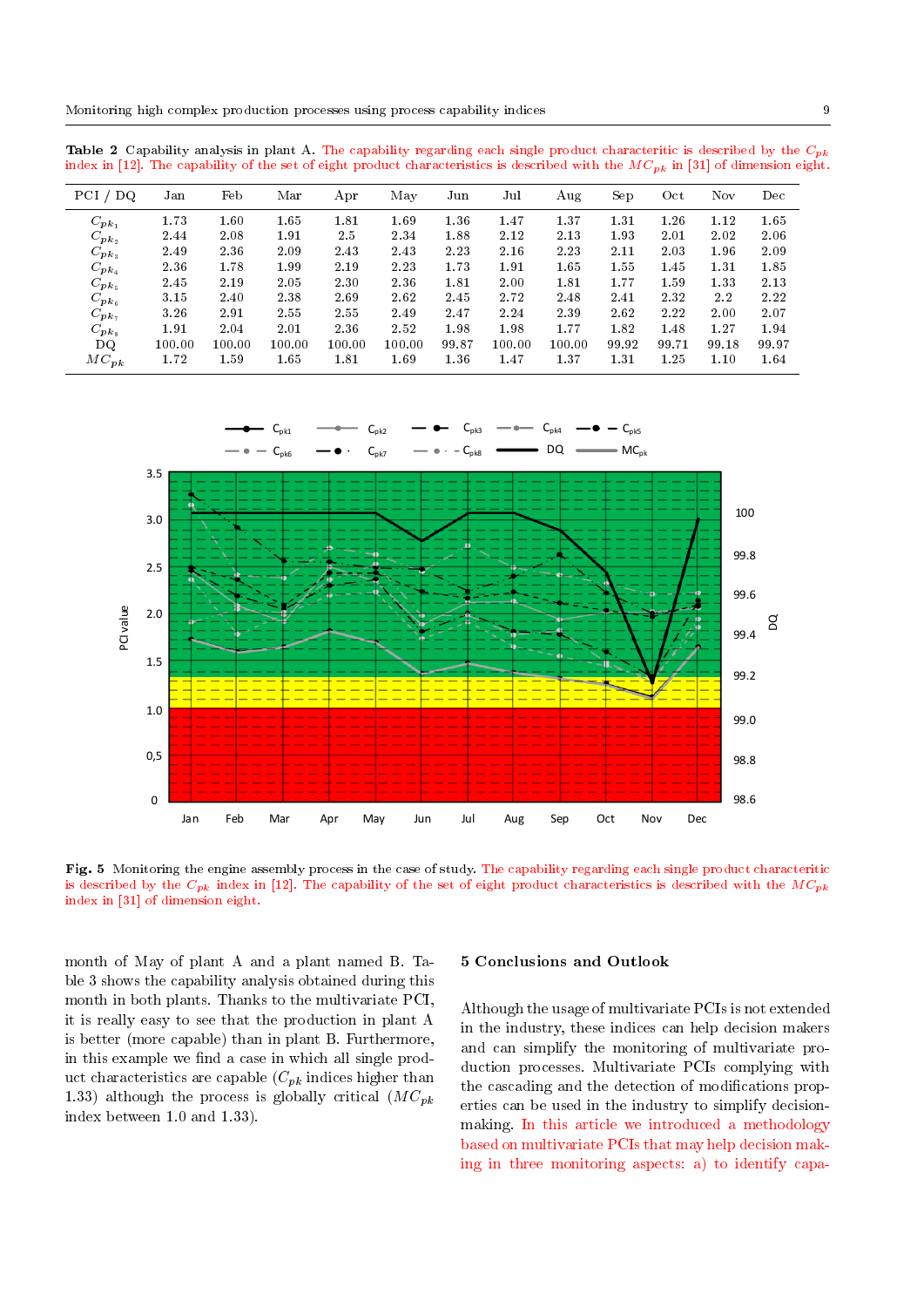Table 3 Capability Analysis between plants of example 4. The capability regarding each single product characteritic is described by the  $\tilde{C}_{pk}$  index in [12]. The capability of the set of eight product characteristics is described with the  $MC_{pk}$ index in [31] of dimension eight.

| PCI                       | Plant A | Plant B |
|---------------------------|---------|---------|
| $C_{p\,k_1}$              | 1.69    | 1.56    |
| $C_{pk_2}$                | 2.34    | 1.82    |
| $C_{\bm{v}\bm{k}_3}$      | 2.43    | 2.35    |
| $C_{\bm{p}\bm{k}_A}$      | 2.23    | 1.41    |
| $C_{pk_5}$                | 2.36    | 1.53    |
| $C_{p\,k_{\mathfrak{a}}}$ | 2.62    | 1.99    |
| $C_{p\,k_z}$              | 2.49    | 2.45    |
| $C_{pk_8}$                | 2.52    | 1.34    |
| $MC_{pk}$                 | 1.69    | 1.29    |

bility problems; b) to anticipate capability problems; and c) to compare the performance of multivariate production processes. In this paper it has been illustrated with some application cases that using the proposed methodology based on multivariate PCIs provides an added value of great interest for managers and decision makers because the necessary amount of data for decision making can be reduced. The proposed methodology is applied in an example based on a real case of the industry. Once managers and decision makers are convinced to use multivariate PCIs as key indicators in process monitoring, the next challenge is to find the best way to introduce them in online processes; as well as the definition of acceptable and unacceptable values and tendencies of the multivariate PCIs. This may help decision makers to identify easily bad behaviors of multivariate processes. Another challenge could be the detection of fluctuations of the multivariate PCI values due to the variability of the measured data.

#### References

- 1. Oborski P (2014) Developments in integration of advanced monitoring systems. The International Journal of Advanced Manufacturing Technology 75(9-12): 1613-1632. doi: 10.1007/s00170-014-6123-x.
- 2. Severson K, Chaiwatanodom P,Braatz RD on Process Monitoring of Industrial Systems. IFAC-PapersOnLine 48(21): 931-939. doi: 10.1016/j.arcontrol.2016.09.001 doi:10.1016/j.ifacol.2015.09.646.
- 3. Stavropoulos P, Papacharalampopoulos A, Vasiliadis E, Chryssolouris G (2016) Tool wear predictability estimation in milling based on multi-sensorial data. The International Journal of Advanced Manufacturing Technology 82(1-4): 509-521. doi: 10.1007/s00170-015-7317-6.
- 4. Ostasevicius V, Jurenas V, Augutis V, Gaidys R, Cesnavicius R, Kizauskiene L, Dundulis R (2016) Monitoring the condition of the cutting tool using self-powering wireless sensor technologies. The International Journal of Advanced

Manufacturing Technology 1-15. doi: 10.1007/s00170-016- 8939-z.

- 5. Seemuang N, McLeay T,Slatter T (2016) Using spindle noise to monitor tool wear in a turning process. The International Journal of Advanced Manufacturing Technology 1-10. doi: 10.1007/s00170-015-8303-8.
- 6. Psarakis S (2015) Adaptive control charts: recent developments and extensions. Quality and Reliability Engineering International 31(7): 1265-1280. doi: 10.1002/qre.1850.
- 7. Yang L, Sheu SH (2006) Integrating multivariate engineering process control and multivariate statistical process control. The International Journal of Advanced Manufacturing Technology 29(1-2): 129-136. doi: 10.1007/s00170-014-6641- 6.
- 8. Bersimis S, Psarakis S, Panaretos J (2007). Multivariate statistical process control charts: an overview. Quality and Reliability Engineering International 23(5): 517-543. doi: 10.1002/qre.829.
- 9. Costa AFB, Machado MAG (2009) A new chart based on sample variances for monitoring the covariance matrix of multivariate processes. The International Journal of Advanced Manufacturing Technology 41(7-8): 770-779. doi: 10.1007/s00170-008-1502-9.
- 10. Dharmasena LS, Zeephongsekul P (2015) A new process capability index for multiple quality characteristics based on principal components. International Journal of Production Research 2015: 1-17. doi: 10.1080/00207543.2015.1091520.
- 11. Sullivan LP (1985) Letters. Quality Progress 18: 7-8.
- 12. Kane VE (1986) Process capability indices. Journal of Quality Technology 18(1): 41-52.
- 13. Chan LK Cheng SW, Spiring FA (1988) A new measure of process capability: Cpm. Journal of Quality Technology 20(3): 162-175. doi: 10.1108/02656710110396076.
- 14. Pearn WL, Kotz S, Johnson NL (1992) Distributional and inferential properties of process capability indices. Journal of Quality Technology 24(4): 216-231. doi: 10.1080/03610929808832139.
- 15. Veevers A (1998) Viability and capability indexes for multiresponse processes. Journal of Applied Statistics 25(4): 545-558. doi: 10.1080/02664769823016.
- 16. Gonzalez I, Sanchez I (2009) Capability indices and nonconforming proportion in univariate and multivariate processes. International Journal of Advanced Manufacturing Technology 44: 1036-1050. doi: 10.1007/s00170-008-1907-5.
- 17. Zwick DS (1995) A hybrid method for fitting distribution data and its use in computing process capability indices. Quality Engineering 7(3): 601-613. doi: 10.1080/08982119508918806.
- 18. Yang J, Gang T, Cheng Y, Xie M (2015) Process capability indices based on the highest density interval. Quality and Reliability Engineering International 31(8): 1327-1335. doi: 10.1002/qre.1665.
- 19. Lupo T (2015). The new Nino capability index for dynamic process capability analysis. Quality and Reliability Engineering International 31(2): 305-312. doi: 10.1002/qre.1589.
- 20. Eslamipoor R,Hosseini-nasab H (2016) A Modied Process Capability Index Using Loss Function Concept. Quality and Reliability Engineering International 32(2): 435- 442. doi: 10.1002/qre.1761.
- 21. Pearn WL, Shiau JJH, Tai YT, Li MY (2011) Capability assessment for processes with multiple characteristics: a generalization of the popular index Cpk. Quality and Reliability Engineering International 27(8): 1119-1129.